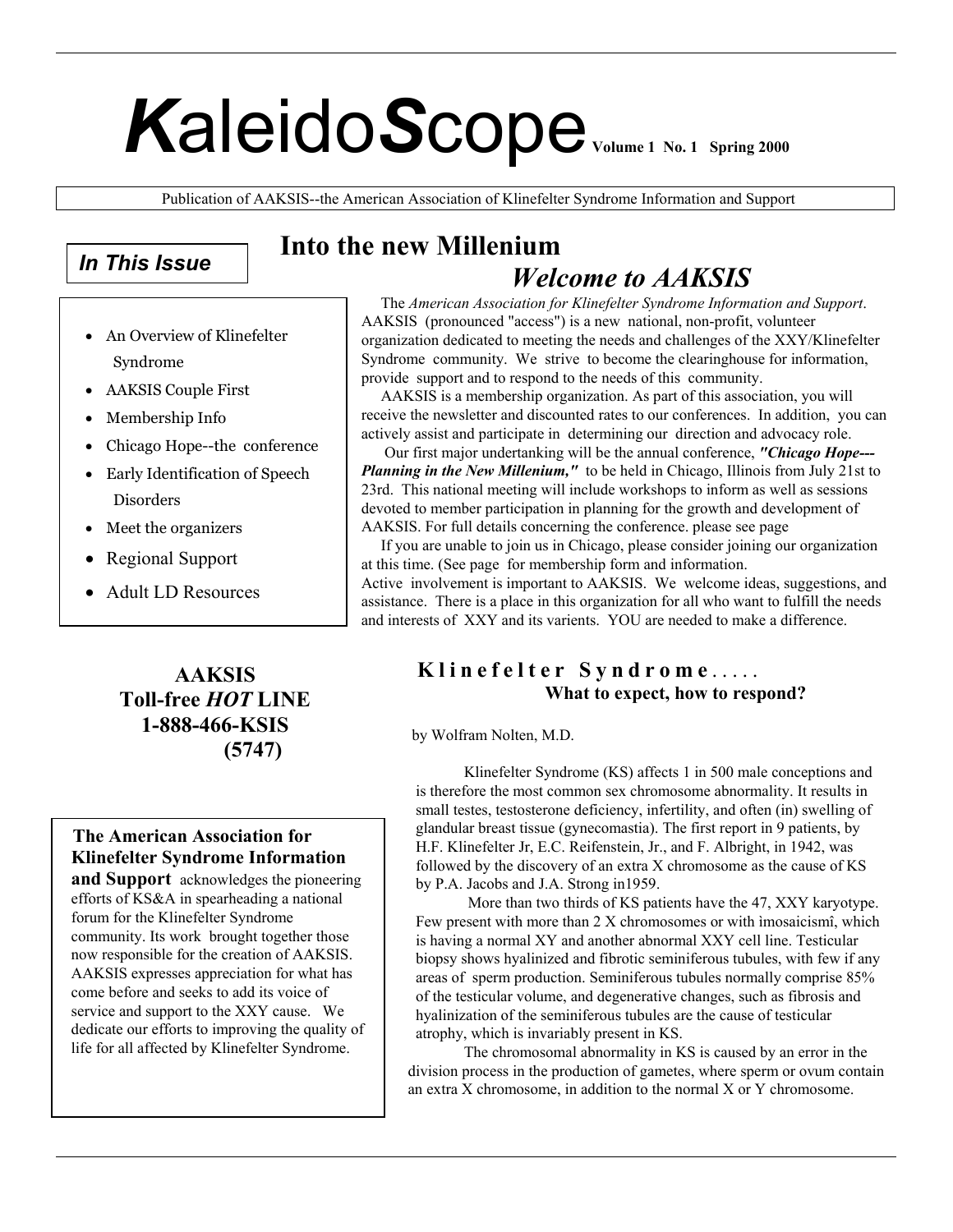#### **American Association for Klinefelter Syndrome Information and Support Spring 2000**

Whereas a smear of the buccal mucosal membranes can show sex chromatn (Barr bodies), representing the extra X chromosome in KS men, a chromosome analysis, performed in peripheral blood cells will usually confirm the diagnosis of KS. In addition, the analysis will also define the number of X chromosomes, and provide information about the presence of mosaicism.

In the untreated adult KS patient, testosterone levels are usually low or below normal, with elevated LH.The diagnosis of KS is frequently made by prenatal genetic testing. In infancy the KS boy may present with a small penis, hypospadia, orundescended testes. At school-age the child may show behavioral problems or learning disabilities. The adolescent may have tall stature, excessive growth of the lower extremities, delayed puberty, eunuchoidal features, and small testes, usually remaining at a volume of 2-3 ml. Testosterone production reaches a plateau after age 14 years and may never reach the midnormal adult range, inspite of high levels of LH stimulation. Adult KS patients have decreased bone mineral density, which could be caused by testosterone deficiency. Many adult KS men are first diagnosed during an infertility evaluation, when testicular atrophy and absence of spermin the ejaculate are noticed.

KS patients have a high incidence of learning disabilities with decreased verbal IQ, but usually normal intellectual performance. Language skills can be impaired, patients may be aggressive, may not be inclined to participate in social activities, and may have a tendency to depression.

## **Possible Health Complications**

*KS can be complicated by*

- mild adult-onset diabetes mellitus with insulin resistance
- hypothyroidism
- varicose veins of the lower extremities which can cause venous ulcers
- thinning of the surface of the teeth(taurodontism), which can cause early decay,
- breast cancer that may develop in middle age leukemia and Hodgkin and non-Hodgkin lymphoma *and in the young by*
- gonadal or extragonadal germinal cell tumors, frequently
- located in the mediastinum

## **New Course Charted by AAKSIS Couple**

 Daniel and Wendy Becker wanted to start a family. But in 1994, after a year of failing to conceive a child, the couple was told that Daniel was sterile. Daniel discovered he had a genetic anomaly called Klinefelter Syndrome. What their doctors didn't count on was that this couple was not ready to accept this idea and so, they set out to disprove theory.

 Together, Daniel and Wendy combed the Internet for information and support. Their unbridled courage helped convince a urologist to perform a testicular biopsy, seeking a **Importance of Early Diagnosis** 

It is desirable to establish the diagnosis of KS as early as possible. This will direct the observation of parents to learning disabilities and behavioral abnormalities, which require remedial action. Attention should be paid to the possibility of complications, and screening tests should be ordered.

 In adolescence, as soon as gonadotropin levels increase above normal, testosterone replacement should be initiated. Testosterone doses must be advanced over years with yearly increments, imitating the increase in testosterone production that occurs during normal puberty. Testosterone not only will advance virilization and support development of adequate bone mineralization, it also can improve fatigue, muscle strength, academicperformance and further social adjustment.

In earlier years KS was thought to be invariably associated with antisocial behavior and mental retardation. This impression was prompted by institutionalized patients, whose findings served for earlier reports. Clinical experience with a wider segment of the population and decades of follow-up of KS men provide much more positive information. Early diagnosis, observation, and remedial action for emotional and behavioral abnormalities and timely treatment with testosterone can modulate the clinical course of KS

*Editor's Note: Dr .Nolten* has given us a

broad overview of Klinefelter Syndrome. In thepreceeding article, he referred

to medical, educational, and psychological problems that can be related to this disorder. In future issues of *Kalaedoscope*,, we will examine those topics in depth. Dr. Nolten is a founding member of AAKSIS and is also on its Board of Director



definitive diagnosis of sterility. Those results led to an inclusion in New York Hospital's IVF program. But even more significant, those results would forever change the notion that Klinefelter Syndrome equals absolute sterility. The real testimony of their determination came on February 12, 1997 with the birth of their child, a healthy

XY boy. The Becker's son is the first child in the world to be born to an XXY male using Intra Cytoplamsic Sperm Injection ICSI) . AAKSIS is proud to have them as members of its Board.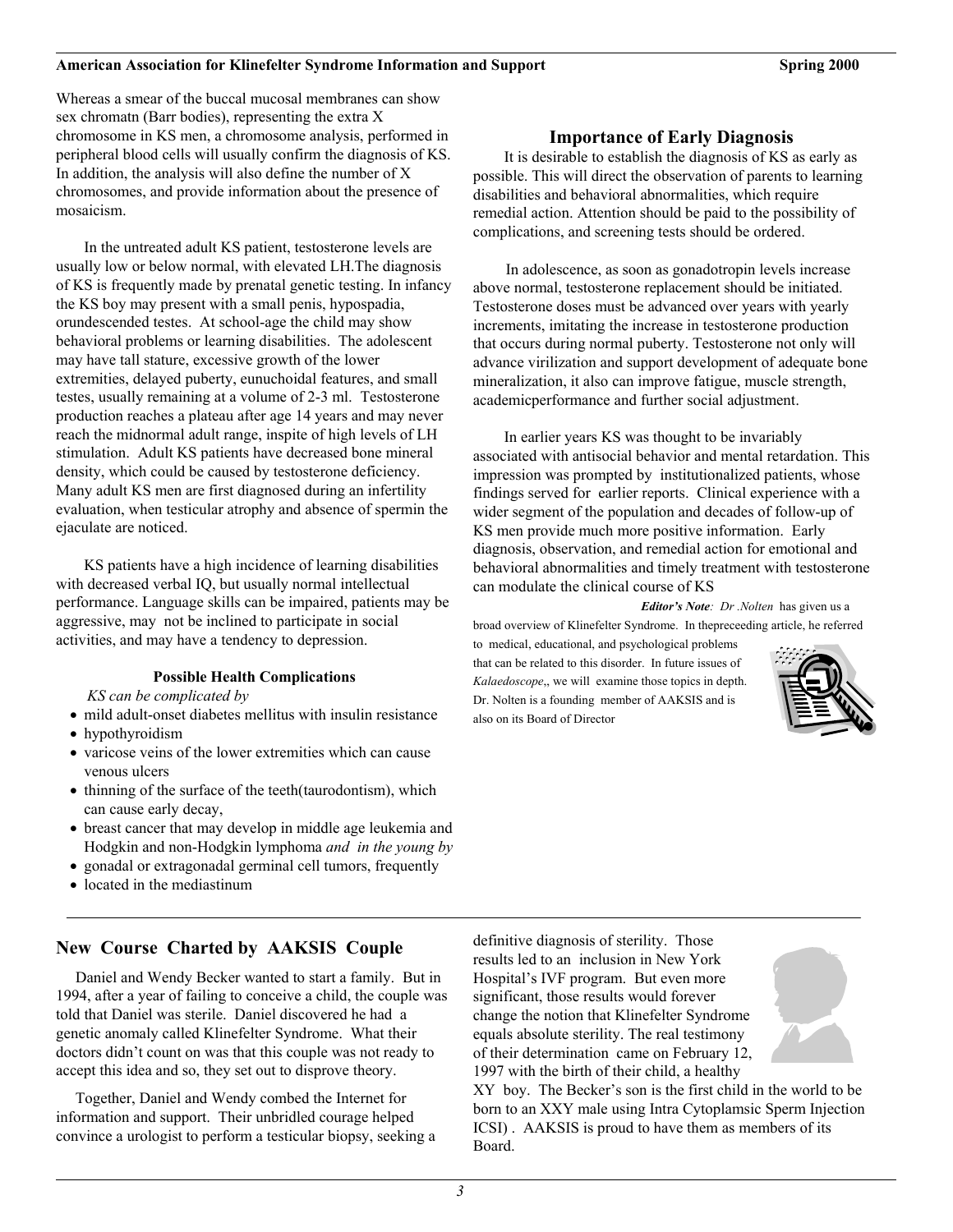## **American Association for Klinefelter Syndrome Information and Support Spring 2000**

## **Reading Tool Assists the Dyslexic**

Recording for the Blind and Dyslexic (RFB&D) is an educational library for people with print disabilities such as dyslexia. Now in its 50th year, RFBD provides recorded textbooks (in 4-track cassette or computer disk) and other classroom materials, from kindergarten through post-graduate levels. (This format differs from the typical books on tape found in bookstores or libraries.) Subjects included in this library are literature, history, math, science, reference and professional material. RFBD has 80,000 titles which are available on loan. To participate in this service, an application process and a certification process must be completed to verify the learning disability. If you or someone you know could benefit from this service, contact RFB&D at 1-800-221-4792, or visit their website at www.rfbd.org for further information and fees.

#### **Need Some**

## **"I n s p i r a t i o n " ?**

Organizing thoughts for written reports and essays can be challenging. The software, *Inspiration* assists the writing process by helping you arrange your ideas with visual organizers such as webs, concept maps, diagrams, and other prewriting aids. It easily converts the visual diagram into outline form to help create clear, concise writings. *Inspiration* also helps students comprehend concepts and information. The awardwinning *Inspiration* is used in many schools. A free trial is available for downloading at www.inspiration.com.

# **Early Identification of Speech-Language Disorders**

"Why is speech-language treatment needed? Everyone in our family was a late talker. My child will talk when the time is right."

"Why worry now? Speech and language services will be available when school starts."

"Treatment? Looks like they are just playing games to us."

 You may have had similar thoughts or comments. Usually, there is concern about a child's speech and language skills if there is no speech by the age of 1 year, if speech is not clear, or if speech or language is different from that of other children of the same age.

## **WHAT IS EARLY IDENTIFICATION?**

 It is estimated that 2% of all children born each year will have a disabling condition. Many of these children will have speech and/or language delays and disorders that may have a significant effect on personal, social, academic, or vocational life. Although some children will develop normal speech and language skills without treatment by the time they enter school, it is important to identify those who will not. Many people falsely believe that speech-language treatment cannot and should not begin until a child begins to talk. Yet, research has shown that children know a great deal about their language even before the first word is said. For example, children can distinguish between their native language and a foreign language, use different nonverbal utterances to express different needs, and imitatedifferent patterns of speech through babbling. Early identification includes the evaluation and treatment provided to families and their children under three years old who have, or are at risk for having, a disability or delay in speech, language, or hearing.

## **WHO SHOULD BE EVALUATED?**

Children identified as at-risk or high-risk, such as those from neonatal intensive care units, should be tested early and at regular intervals. Other risk factors include diagnosed medical conditions, such as chronic ear infections; biological factors, such as fetal alcohol syndrome; genetic defects, such as Down Syndrome; neurological defects, such as cerebral palsy; or developmental disorders, such as delayed language. Children with no obvious high risk factors should be evaluated if their speech and language is not similar to that of other children of the same age. A child can quickly fall behind if speech and language learning is delayed. Early identification increases the chances for improving communication skills.

## **HOW IS THE EVALUATION DONE?**

Evaluation may be formal or informal and include any combination of standardized tests; direct observation of play and interaction with caregivers; reports analysis of spontaneous speech samples. Several sessions as well as ongoing evaluation may be required to obtain enough information to make an accurate diagnosis. The early intervention team may consist of the speech-language pathologist, audiologist, psychologist, neurologist, electrophysiologist, otolaryngologist, pediatrician, nurse, and social worker. Because speechlanguage delays and disorders may be due to a variety of causes, each professional makes valuable contributions to the evaluation.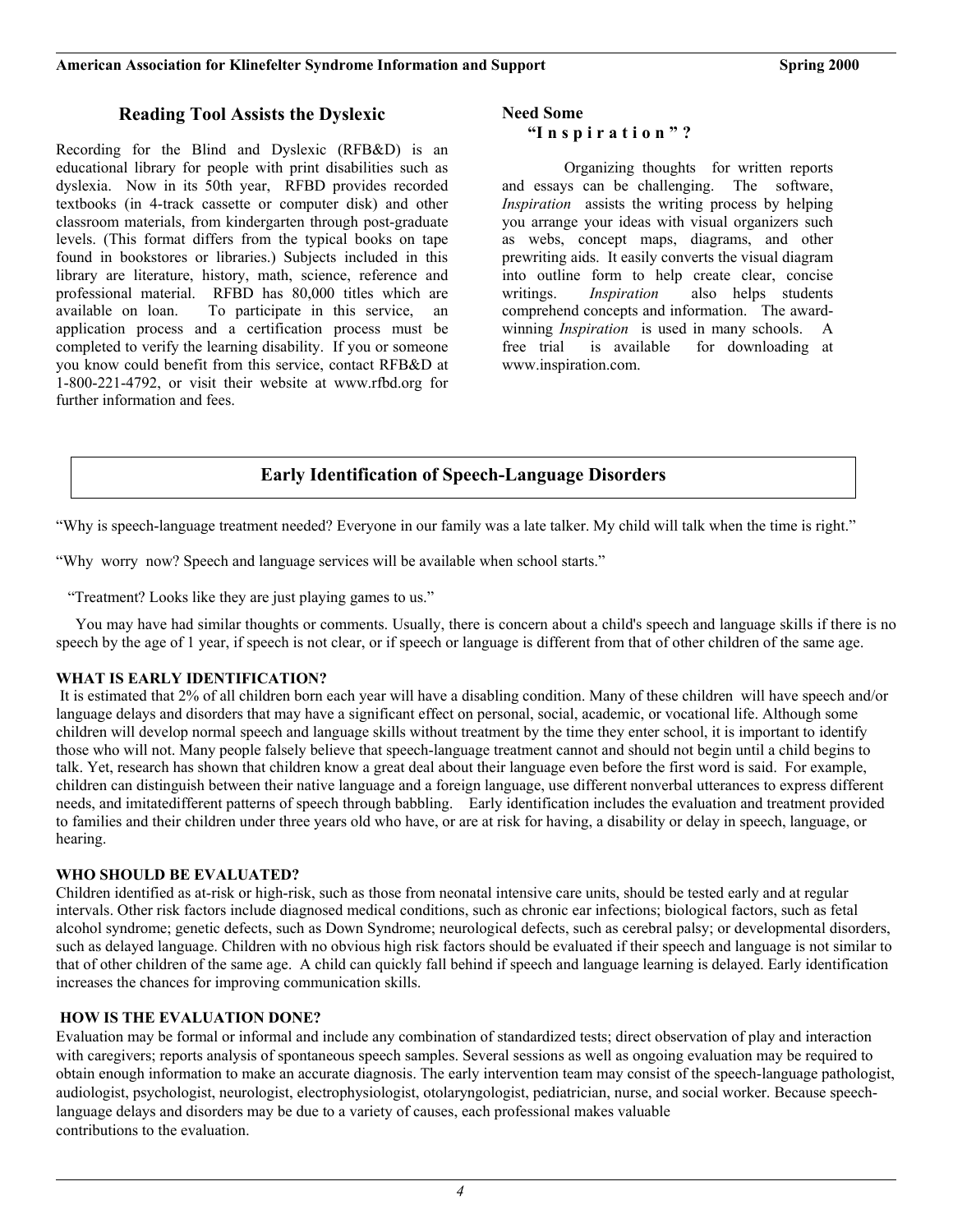#### American Association for Klinefelter Syndrome Information and Support **Support Search Spring 2000 Spring 2000**

## **WHAT IS SPEECH LANGUAGE TREATMENT?**

 From the results of the evaluation, certain services may be recommended. Prevention includes those children who have been identified as at-risk for a communication delay or disorder because of low birthweight.

Services may be provided before a specific diagnosis has

been made. Remediation increases function in identified areas and may serve to prevent other related problems. For example, remediation of a language disorder can

help offset learning disabilities.

 Language is taught in a natural setting. It is presented at the child's developmental level. Responses are consistently stimulated. Output is rewarded. Play may be used to teach communication, language models or rules of conversation, such as taking turns.

If you are concerned about a possible speech-language delay or disability, consult a speech-language pathologist. A list of certified speech-language pathologists in your area may be obtained by calling the

American Speech-Language-Hearing Association's toll-free HELPLINE at 1-800-638-8255.

------------------------------------

Compliments of American Speech-Language-Hearing Association and the Learning Disabilities Association

# *Websites for Adults with Learning Disabilties*

- 9 *Association of Highter Education and Disability* (AHEAD) *--*an international, multicultural organization of professionals committed to full participation in higher education for persons with disabilities. www.ahead.org (617-287-3880 )
- 9 *Heath Resource Center*, the National Clearing House on Postsecondary Education for Individuals with Disabilities www.acenet.edu/About/programs/Access&Equity/HEATH (1-800-544-3284 )
- 9 *Job Accommodation Network* **(JAN)** -- free consulting service. Information on: equipment, methods and modifications to improve work environment. Specific to the disability, including learning disabilities. www.janwev.icdi.wvu.edu (800-526- 7324)
- 9 *National Adult Literacy and Learning Disabilities Center* -- promotes awareness about the relationship between adult literacy and learning disabilities http://novel.nifl.gov/nalldtop 800/953-ALLD (953-2553)
- 9 *President's Committee on Employment of People with Disabilities* www.pcepd.gov ( 202-376-6200)
- 9 *President's Task Force On Employment Of Adults With Disabilities* www.ptfead.gov
- 9 *National Council on Disability* **(NCD)**
	- www.ncd.gov (202-272-2004)
- 9 *National Rehabilitation Information Center* **(NARIC)** www.cais.net/naric
- 9 *National Association of Protection And Advocacy Programs/Client Assistance Programs* **(NAPAS/CAP)**  www.protection and advocacy.com
- 9 *Recording for the Blind and Dyslexic* **(RFB&D)** www.rfbd.org
- 9 *Rehabilitation Engineering And Assistive Technical Society of North America* **(RESNA**)

www.resna.org

9 **VOCATIONAL REHABILITATION AGENCIES OSERS**

www.ed.gov/offices/OSERS/RSA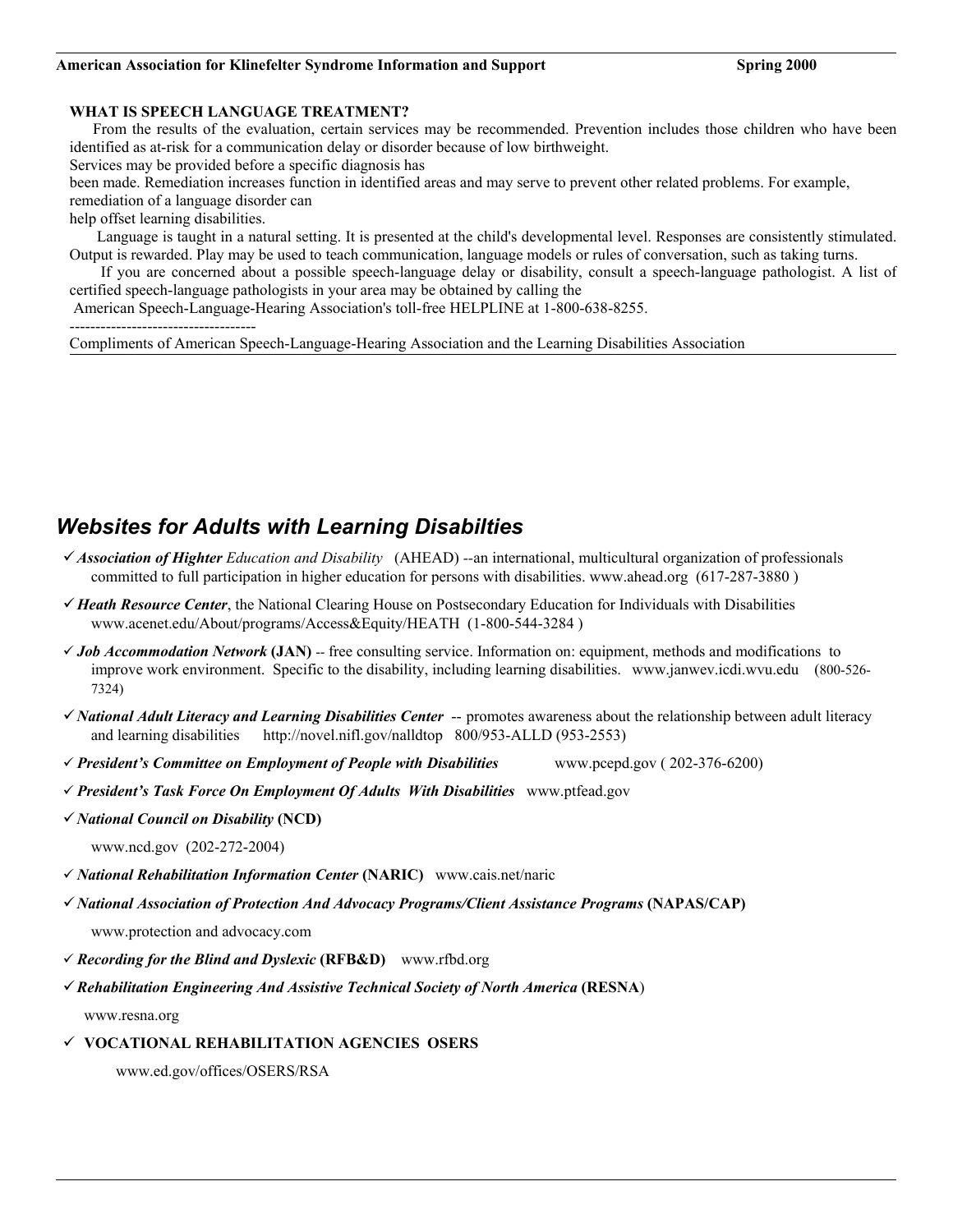# *Regional Support Contacts*

## **SAN DIEGO AREA**

## **KLINEFELTER SYNDROME SUPPORT GROUP**

Contact: Fred S. Diener bear4u2c@aol.com Klinefelter Syndrome San Diego Area Support Group Post Office Box 600112 San Diego, California 92160-0112

#### **SOUTHEAST REGIONAL/ATLANTA AREA KLINEFELTER SYNDROME SUPPORT GROUP**

Contact: Susan Johnson (770) 983-7456 Smagee@worldnet.att.net or Stefan Schwarz sschwarz13@mediaone.net

**PHILADELPHIA, PENNSYLVANIA Contact: Christine Azzara Krissie63@aol.com (215) 334-6089** 

**To list an event of interest to this organization,** 

**contact the editor of** KaleidoScope



**Need information or assistance? Call the AAKSIS** *HOT* **LINE** 

## **1-877-4-AAKSIS**

**or 1-877-422-5747** 



**www.aaksis.org**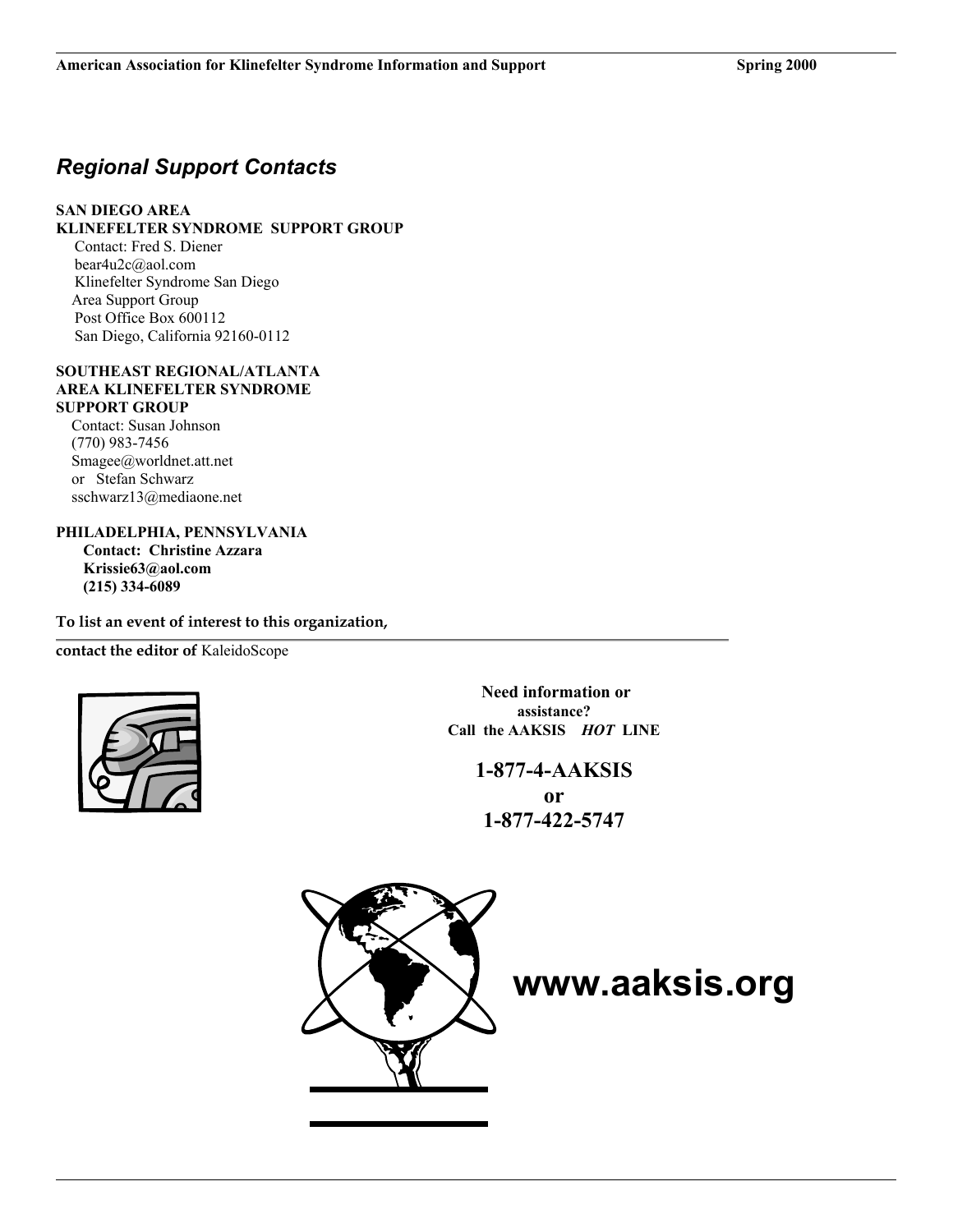

# **AAKSIS wants YOU As a member of AAKSIS**

- **YOU can be involved in planning the direction of a new and dynamic organization.**
- **YOU can be connected to regional support groups**
- **YOU will receive up-to-date medical information and referrals**
- **YOU can participate in quality conferences at discounted rates**

|                                                                                                                                 |                                                                                                                                                                                                        | ---------------------------------         |
|---------------------------------------------------------------------------------------------------------------------------------|--------------------------------------------------------------------------------------------------------------------------------------------------------------------------------------------------------|-------------------------------------------|
| <b>Type of membership</b>                                                                                                       |                                                                                                                                                                                                        |                                           |
|                                                                                                                                 |                                                                                                                                                                                                        | $$25.00$ Family                           |
| First Name<br>Last Name                                                                                                         | <b>Check one</b>                                                                                                                                                                                       | \$35.00 Contributin<br>\$50.00 Supporting |
|                                                                                                                                 |                                                                                                                                                                                                        |                                           |
| <b>Street Address</b>                                                                                                           | AAKSIS is a non-profit organization. Its financial<br>support comes from membership dues, conference<br>fees, and donations. This is a volunteer effort<br>at every level. We appreciate your support. |                                           |
| State/Province<br>City                                                                                                          |                                                                                                                                                                                                        |                                           |
|                                                                                                                                 |                                                                                                                                                                                                        |                                           |
| Postal or ZIP code Country                                                                                                      |                                                                                                                                                                                                        |                                           |
|                                                                                                                                 |                                                                                                                                                                                                        |                                           |
| email address<br>Telephone                                                                                                      |                                                                                                                                                                                                        |                                           |
|                                                                                                                                 |                                                                                                                                                                                                        |                                           |
| Optional--Please be assured that all of the following information is voluntary and confidential.                                |                                                                                                                                                                                                        |                                           |
| Please check if you are XXY: Variant? (Please enter exact karyotype, if known)                                                  |                                                                                                                                                                                                        |                                           |
| Please enter date of birth $\frac{(\text{month}/\text{day}/\text{year})}{(\text{month}/\text{day}/\text{year})}$ (month/day)    |                                                                                                                                                                                                        |                                           |
| (month/day/year)                                                                                                                |                                                                                                                                                                                                        |                                           |
| Date of Diagnosis?                                                                                                              |                                                                                                                                                                                                        |                                           |
| How many XXYs or variants are there in your household?                                                                          |                                                                                                                                                                                                        |                                           |
| What is your relationship to the the affected individual?                                                                       |                                                                                                                                                                                                        |                                           |
| <b>Please make checks Payable to AAKSIS</b><br><b>MAIL TO: AAKSIS</b><br>2945 West Farwell Ave.<br>Chicago, Illinois 60645-2925 |                                                                                                                                                                                                        |                                           |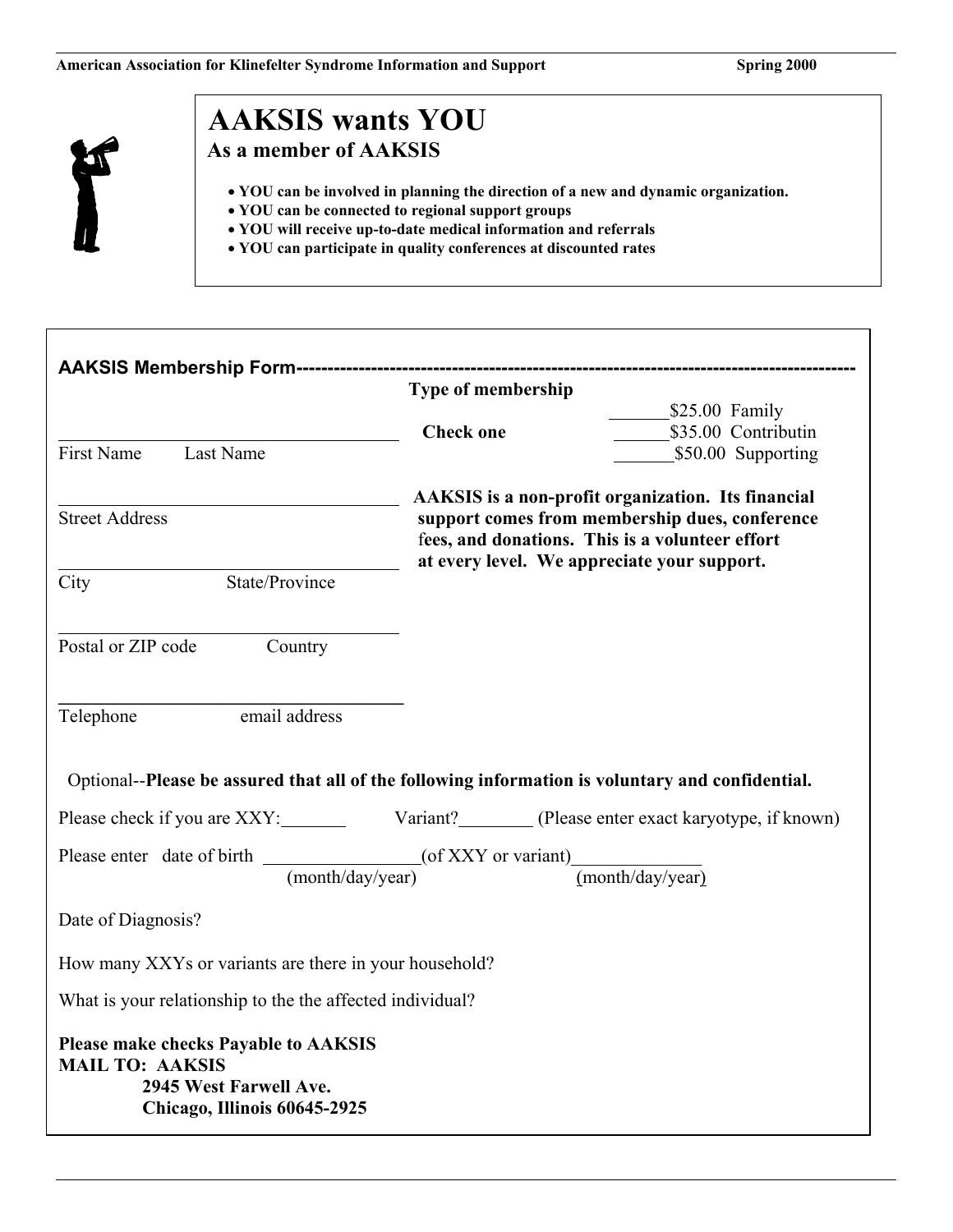# **First Annual Conference presented by AAKSIS Chicago Hope--Planning for our Future**

**To be held at** The Holiday Inn in Skokie, Illinois (Chicago Suburb) 5300 W. Touhy Avenue. **From** 7:00 P.M. Friday, July 21, 2000 to 12:00 noon, on Sunday, July 23, 2000

#### **WHO SHOULD ATTEND?**

• individuals with XXY or any variation • families members • endocrinologists • genetic professionals • psychologists, pediatricians • obstetricians • primary care providers • nurses • public health professionals • and ANYONE interested in learning more about this condition.

## **WHAT TO EXPECT**

**Support sessions those interested in issues pertaining to** 

• children 0-10 • 11 through 18 y.o. • young adults (19 y.o.) through adulthood • variation of 47,XXY • sibling issues of XXY individuals • wives and significant others 8. For "fathers only" • couples dealing with reproductive and (in)fertility issues

## *Informative Sessions on*

• Klinefelter Syndrome and • The importance of testosterone replacement therapy • medical complications related to Klinefelter Syndrome • "Ask the Doctor" (exclusively for XXY and variants thereof individuals) • "Cutting Edge" methods to achieve reproduction, i.e., ICSI • Alternative types of reproductive techniques • Educational Issues • "How To" session for successful lobbying of your legislature *And much more* 



*Guest Speaker*  **J. Giedd, M.D. NIH Researcher investigating the effects of XXY on the brain.**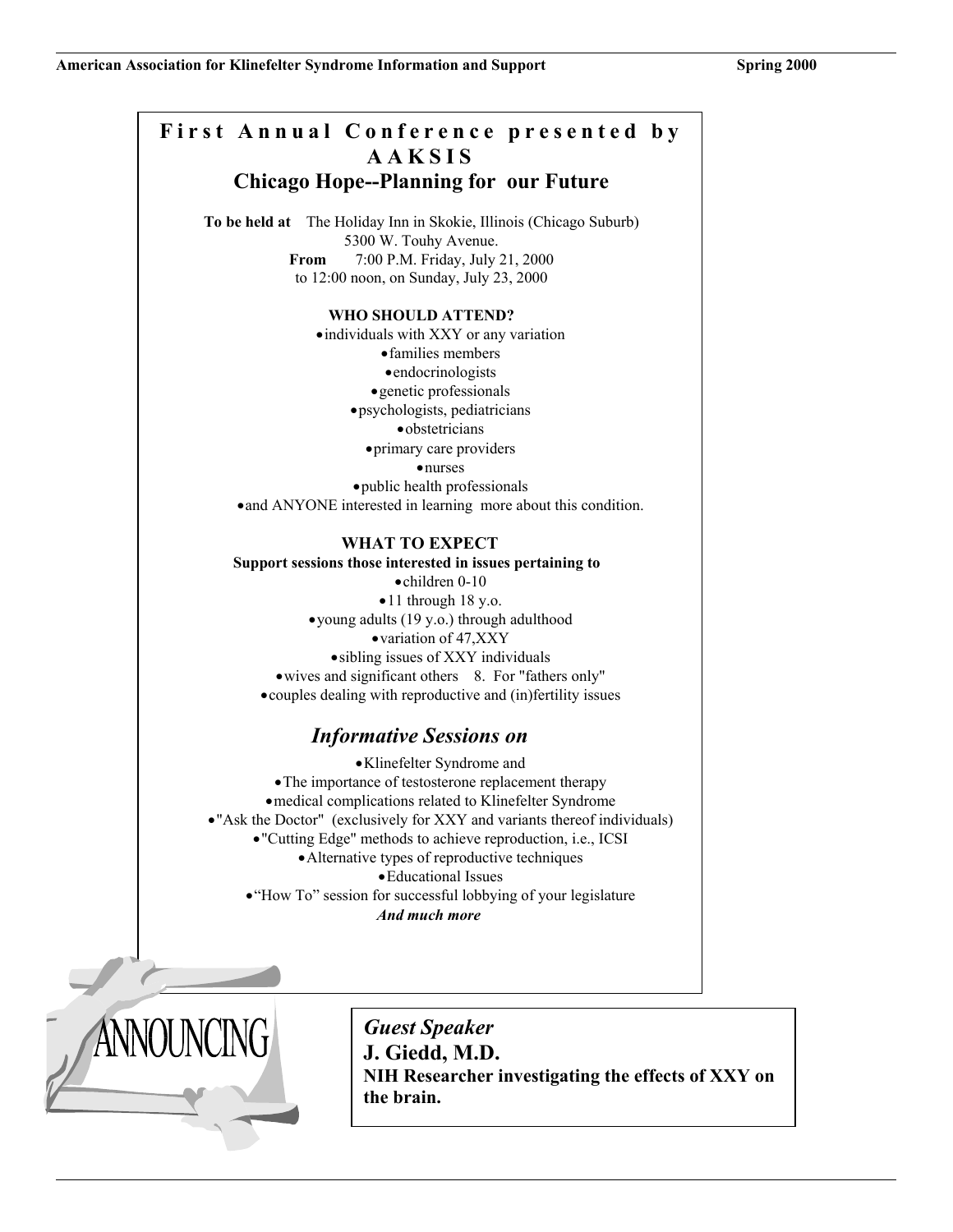## **HOTEL INFORMATION**

AAKSIS has reserved a block of rooms at a special rate of

**\$89.00 + 9 % room tax = \$97.01 per night.**

As many as 4 adults may stay in one room at this special rate.

If needed, rollaway beds are \$10.00 each per night + tax.

#### **To receive this rate, you must**

- call the Holiday Inn directly at **1-847-679-8900**
- ask for the Sales Department

• identify yourself as an attendee to the AAKSIS National Conference.

•The above special rate is in effect until July 1, 2000. The reservation MUST be guaranteed with a credit card. After July 1, the special room rate will no longer be available to AAKSIS conference attendees.

(The usual room charge of  $$159.00 + 9\%$  tax,based on availability.) •Check-in time is 3:00 P.M. Check-out is 12:00 noon.

## **CANCELLATION POLICY IS 72 HOURS PRIOR TO THE INDIVIDUAL'S ARRIVAL.**

 This Holiday Inn offers a Holidome Activity Center which includes an indoor swimming pool, indoor whirlpool, exercise facilities, sauna, E-Space including electronic entertainment/video games, badminton court, shuffle board court, pool table, and ping pong table.

There is also a Pippindale's Restaurant and Lounge in the Hotel.

 **Area Airport Information O'Hare International** (ORD) **Distance:** 10 MI NE **Est. Taxi Fee:** \$28.00 **Alt. Transportation:** Airport Express

**Midway Airport** (MDW) **Distance:** 25 MI N **Est. Taxi Fee:** \$45.00 **Alt. Transportation:** none